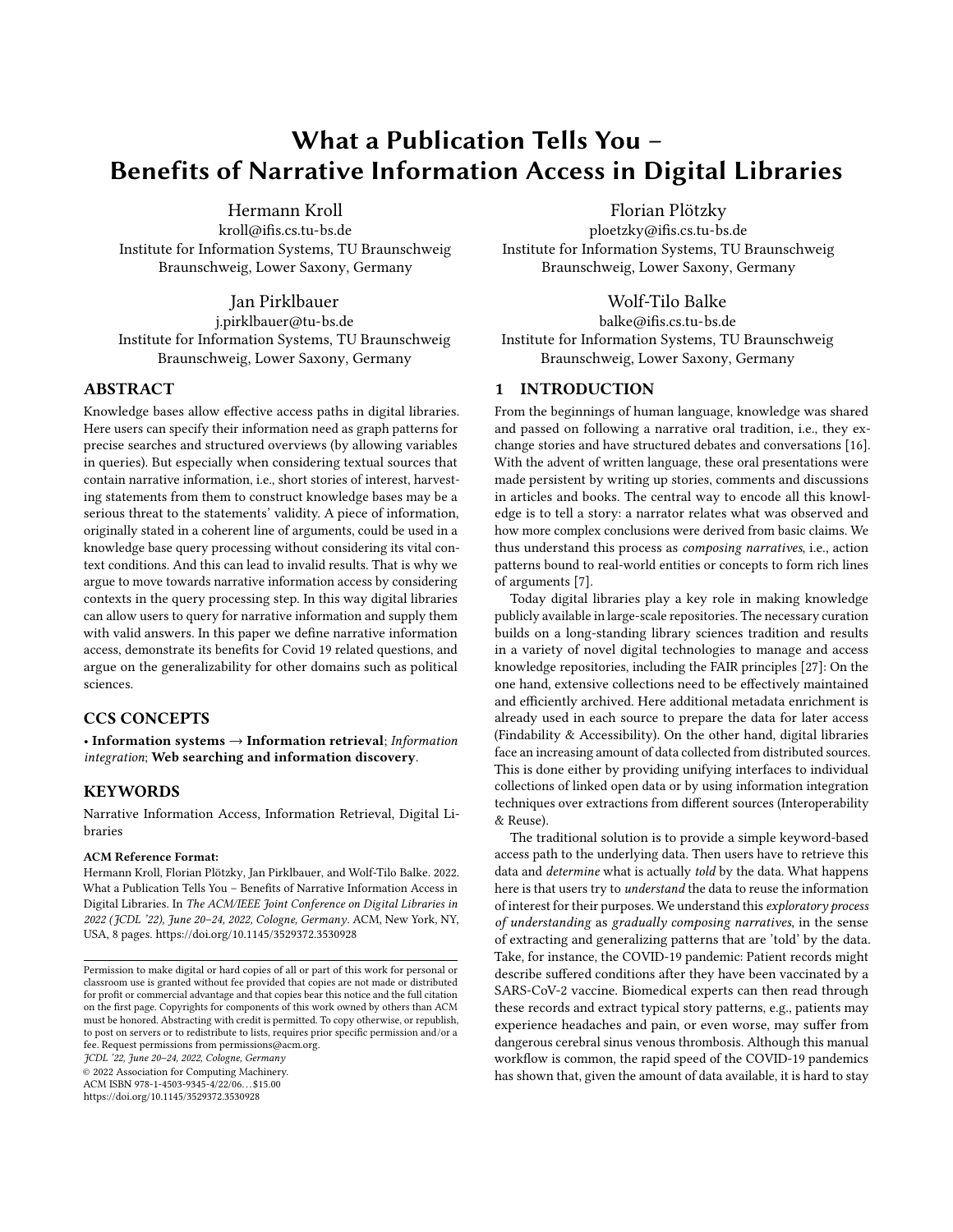<span id="page-1-1"></span>

Figure 1: Systematic overview: A narrative pattern (upper left corner) describes a template how different entity types interact with each other. An instance then substitutes the entity types by concrete entities (lower left corner). These substitutions are called narrative bindings. On the right, the narrative query processing is depicted: Narrative bindings are found for each statement of a narrative query. Bindings that share the same context are depicted in the same colour and shape.

up-to-date. Even when restricting information sources only to wellcurated ones, researchers would have to cover nearly 200k peerreviewed articles about COVID-19 published in the US National Library of Medicine over the last two years $^1$  $^1$ .

Such rapid developments ask for novel and more efficient access methods. For example, a comprehensive database of all possible conditions observed in COVID-19 vaccinations might be helpful for improved diagnostics. Yet, when building such a knowledge base by harvesting statements about COVID-19 from textual sources, the answer quality may not be sufficient in practice. This is because the observed conditions are torn from the original course of vaccination as exhibited by some concrete patient. For example, some conditions might only be observed in elderly patients and thus, might not apply to children, or some complications might only be possible when a certain pre-existing condition is present in a patient. This means that although each condition was correctly extracted, the reusing of the resulting statements in a knowledge base may not be valid because the information's contexts do not match. When humans read through publications and retrieve arguments, they usually consider all essential context conditions such as the treated group or relevant pre-existing conditions. Moreover, in addition to contexts, humans also consider the connection between statements within a line of argument, e.g., do the assumptions within the arguments leading to a conclusion actually make sense together?

We argue that digital libraries need to move towards narrative information access, i.e., to offer query capabilities in the form of narrative patterns while considering vital contexts. Therefore we first define narrative information access. We then argue on contexts and how digital libraries can retain them. In addition, we perform two case studies on top of our narrative retrieval system, published last year [\[13\]](#page-7-4). We investigate COVID-19-related research questions in

cooperation with domain experts. We also asked an expert from the political sciences domain to study the system and describe how the political sciences domain could benefit from such a retrieval system. Finally, we discuss the generalizability, benefits, and challenges of narrative information access for digital libraries.

#### 2 NARRATIVE INFORMATION ACCESS

In the following section we define the concept of narrative information access and discuss its key components. To ease understanding, we start with a running example from the biomedical field as a narrative pattern: Covid 19 vaccinations and their possible side effects. Consider the following short narrative:

EXAMPLE 1. Some patients that were vaccinated by ChAdOx1 nCov-19 Vaccine (also known as Astra Zeneca) suffered Cerebral Venous Sinus Thrombosis (CVST). Hence Intracranial Sinus Thrombosis is an observed disease condition for the ChAdOx1 nCov-19 vaccine.

Three types of entities participate in this example: a vaccine, patients, and a disease condition. In addition, three possible relations between the entity types are expressed: patients are vaccinated with the vaccine, patients suffer from a disease condition, and the disease condition is observed for the vaccine. Thus narrative patterns are described by typing their participants and naming their relations (see Fig. [1\)](#page-1-1). The following ideas are based on an eased version of a narrative model that we introduced in [\[11\]](#page-7-5).

Based on the encoding of knowledge in the Resource Description Framework (RDF) [\[18\]](#page-7-6), we define narrative patterns by:

DEFINITION 1 (NARRATIVE PATTERN). A narrative pattern is a connected, node- and edge-labeled directed graph, where each edge (labeled with a predicate name) represents a statement in the form of a (subject, predicate, object)-triple. Each node either represents a subject reflecting some entity type or an object reflecting either an entity type or literal values from a certain domain.

<span id="page-1-0"></span><sup>1</sup><https://www.ncbi.nlm.nih.gov/research/coronavirus/>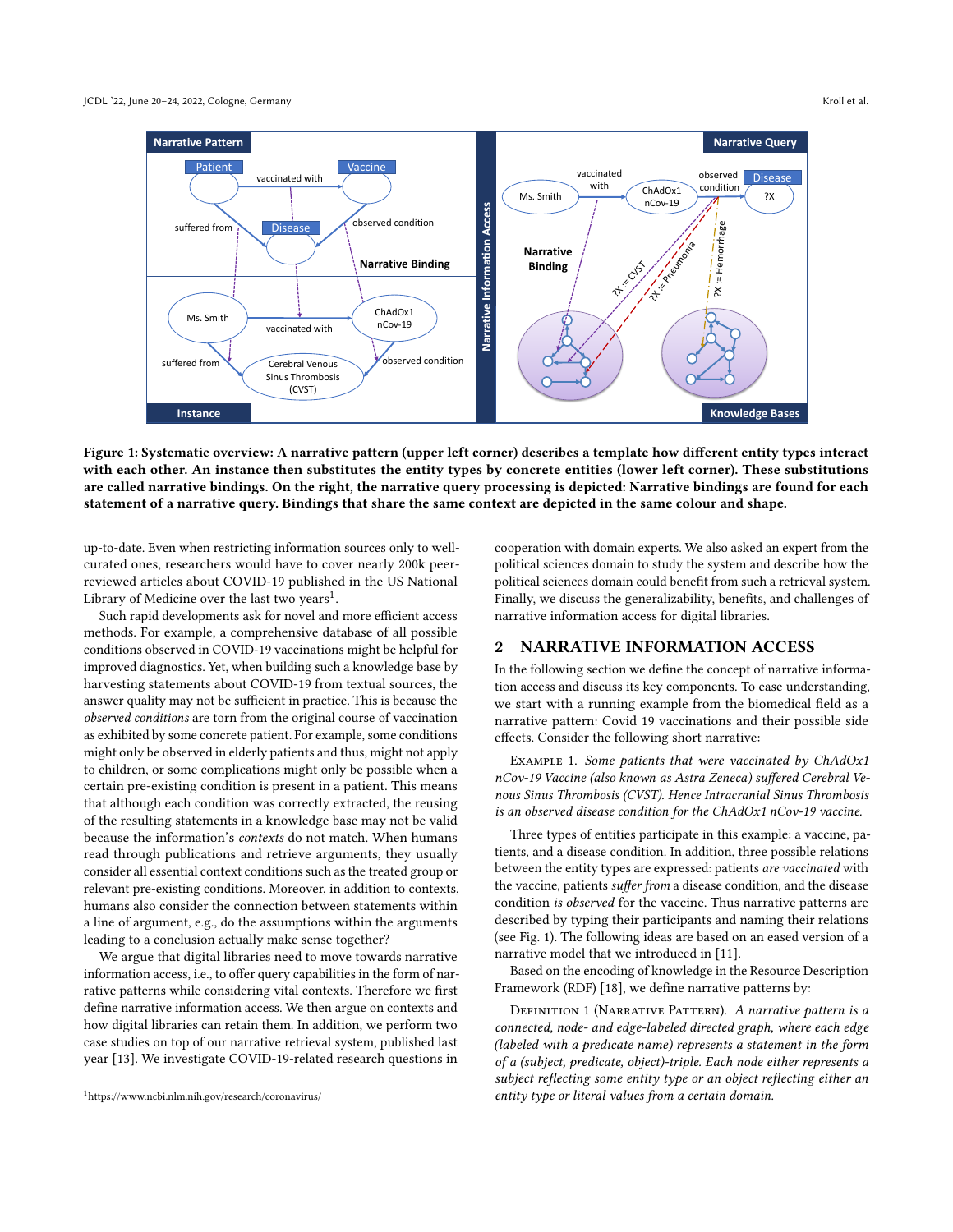Any knowledge base in RDF format can then be seen as a graph containing a collection of instances of narrative patterns as subgraphs, i.e., all nodes have been instantiated (either by URIs in the case of entities or by concrete literal values). We can now translate our previous example narrative using a narrative pattern as a kind of skeleton for the narrative. A possible instance is depicted in Fig. [1](#page-1-1) (please note that for simplification, we replaced long URI prefixes with short entity names).

In brief, we have a graph representation of a concrete narrative structured by some narrative pattern. Hence narrative patterns can be understood as (sub-)graphs isomorphisms on RDF knowledge bases. We then define narrative queries using such patterns:

DEFINITION 2 (NARRATIVE QUERY). A narrative query is a narrative pattern where each node is either instantiated by a concrete entity or literal value or replaced by a variable (labeled by a variable name).

By design our proposed querying method has very similar semantics to querying RDF knowledge bases with SPARQL: If a narrative query does not contain a variable, then the answer is whether there exists an instance in the knowledge base that is isomorphic to the query's narrative pattern and features all the query's exact entities/literal values in the right places (cf. ASK queries in SPARQL). If a narrative query contains one or more variables, then these variables must be substituted by concrete entities from the knowledge base during query processing. Of course, all matches to the query must be valid with regard to variable substitutions, i.e., the substituted pattern and the respective entities/values must be contained in the knowledge base. We understand such a matching process as binding a query  $[12]$ , i.e., we take some edge of the query's narrative pattern and bind it against a knowledge base edge and bind concrete entities and literal values to the respective entity types or literal domains in the pattern.

Returning to our example, we may query which disease conditions the ChAdOx1 nCov-19 vaccinated patient Smith could possibly suffer from. The respective narrative query is depicted in Fig. [1.](#page-1-1) The first step to answer this query is to compute narrative bindings against the underlying knowledge base(s). We may find a binding  $b_1$ confirming that Ms. Smith has been vaccinated with ChAdOx1 nCov-19. In addition, we must substitute the variable  $2X$  (of type disease). Here we may find three bindings with suitable substitutions:  $b_2$ (CVST),  $b_3$  (Pneumonia), and  $b_4$  (Hemorrhage). In common graph querying we would now join the intermediate results to list all conditions that Ms. Smith could possibly expect: CVST, pneumonia and hemorrhage.

Now, assume for the time being that pneumonia have only been observed in elderly people, whereas Ms. Smith is still young. Then pneumonia as a possible side effect of the vaccination might no longer apply to Ms. Smith, although the respective binding observing pneumonia as a possible side effect of a ChAdOx1 nCov-19 vaccination is perfectly correct. The problem here is that  $b_3$  would not be valid in general, because the observed conditions do not apply to all patients, but only to elderly patients. Although the bindings are correctly retrieved, not all of them might actually fit into the context of Ms. Smith.

Here information was torn apart regarding a sensitive context such as the target group information. One might argue that extracting RDF-style knowledge from individual patient records could even in the best case be problematic and should not be done in this way. While we agree that all patients are somewhat unique cases, this kind of extraction is common practice in real life applications, e.g., the causes relation in SemMedDB [\[8\]](#page-7-8), medical causes in Wikidata  $[26]^2$  $[26]^2$  $[26]^2$ , and *causes* in DBpedia  $[1]^3$  $[1]^3$  $[1]^3$ .

The effect is that even if knowledge bases did only contain correct statements, fusing them to answer a query may still produce incorrect results. Indeed, it is a good scientific practice to arrange statements as complex lines of arguments, i.e., authors are sure to mention all essential contexts, settings, assumptions made, necessary conditions, hypotheses, experimental designs, etc. It is essential to fuse only those arguments fitting into the same context provided in the form of constraints by other arguments or the query terms. We call bindings context-compatible if they can safely be fused to form valid knowledge. Based on the idea of context-compatibility, we are now ready to propose a novel query processing method that considers contexts as constraints upon the query process to bypass the previous issues.

DEFINITION 3 (NARRATIVE QUERY PROCESSING). Given a narrative query and a set of knowledge bases, the query processing has to a) bind each individual query statement against underlying data of the knowledge base(s) and b) check the context-compatibility of the computed bindings. The result of the query process is thus a set of valid bindings, individually binding all query statements and being context-compatible.

Thus narrative query processing ensures that contexts are considered while matching graph patterns. All bindings must in this way share a compatible context. And with this narrative query processing method we can now define narrative information access:

Definition 4 (Narrative Information Access). Narrative Information Access allows users to formulate their information need as a narrative query. A narrative retrieval system then performs narrative query processing for this pattern and returns the results to the user. If results are found, we call the narrative pattern plausible.

### 2.1 The Problem of Context-Compatibility

In this section we investigate the problem of context-compatibility in more detail and discuss suitable solutions how digital libraries can retain contexts in practice. Contexts define the scope in which a piece of information can be fused with other statements. This means that a context has to involve all information that need to be known to validate some larger, fused piece of information. But unfortunately, essential parts of contexts may get lost during information extraction. Generally speaking, problems with context compatibility come in at least two distinct flavors: constraining contexts and correspondence contexts. Constraining contexts scope the validity of fusions of statements over the entire query, i.e., for some statements in a substitution, a fusion is impossible because they have been extracted from contradicting contexts. In contrast, correspondence contexts limit the actual fusion of individual pieces

<span id="page-2-0"></span><sup>2</sup><https://www.wikidata.org/wiki/Property:P828>

<span id="page-2-1"></span><sup>3</sup><https://dbpedia.org/property/causes>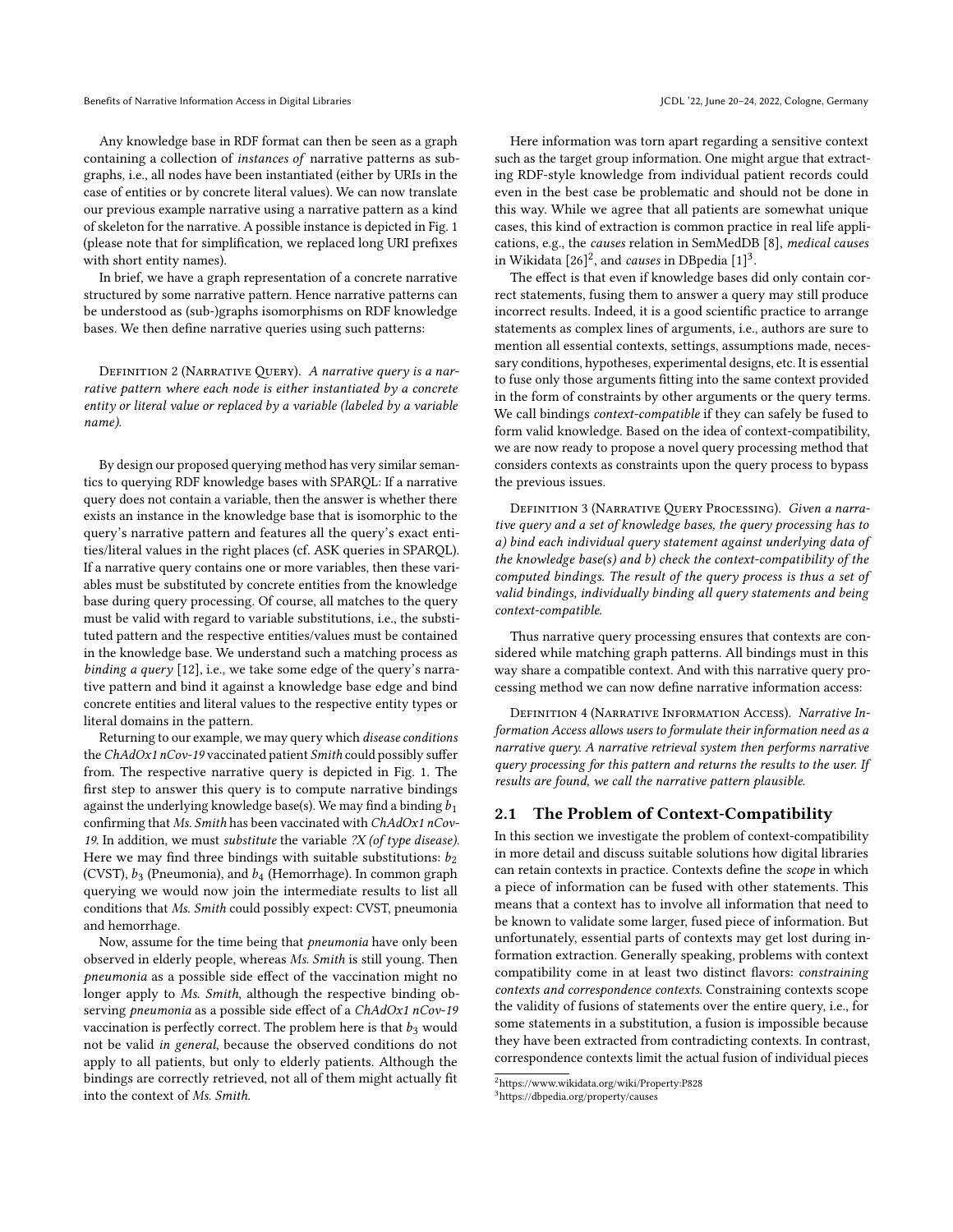of knowledge between which a fusion would generally be possible but is not warranted by the data from which the information was extracted.

For a problematic case with constraining contexts consider the following example:

Example 2. "We report a case of a 62-year-old man who developed cerebral venous sinus thrombosis with subarachnoid hemorrhage and concomitant thrombocytopenia, which occurred 13 days after ChAdOx1 nCov-19 injection." [\[2\]](#page-7-11)

Among others we may extract the following statements:

- (patient, vaccinated by, ChAdOx1 nCov-19)
- (patient, suffered from, cerebral venous sinus thrombosis)

But the statement that some patient suffered from cerebral venous sinus thrombosis is only sensible within the context of this particular patient record. Unfortunately, there is no information whether the statement can be generalized to other patients. Thus if the extractions' context (e.g., the patient's age, or that he was recently vaccinated) is lost, information fusions or reasoning processes relying on this specific piece of information may produce invalid results and even run into inconsistencies.

In brief, constructing knowledge bases with insufficiently contextualized statements and then using them to answer complex query patterns may result in invalid answers: Vaccinations with ChAdOx1 nCov-19 may indeed lead to a pneumonia although probably not in all contexts.

For a problematic case with corresponding contexts consider the following example:

Example 3. "Secondary analyses found increased risk of CVST after ChAdOx1 nCoV-19 vaccination (4.01, 2.08 to 7.71 at 8-14 days), after BNT162b2 mRNA vaccination (3.58, 1.39 to 9.27 at 15-21 days), and after a positive SARS-CoV-2 test." [\[9\]](#page-7-12)

We may extract the following statements:

- (ChAdOx1 nCov-19, observed condition, CVST)
- (BNT162 Vaccine, observed condition, CVST)
- (CVST, risk after vaccination, 4.01)
- (CVST, risk after vaccination, 3.58)

Now information fusion for answering the query (?x, observed condition, CVST) AND (CVST, risk after vaccination, ?y). would compute the Cartesian product producing four results (two of which are correct, while the other two are incorrect). This is because the binary extraction has lost the information, which risk factor belongs to which vaccine.

In brief, although all statements are mentioned within the close scope of a clinical trial having inclusion and exclusion criteria, an information extraction process may loose how statements belong together within that context.

Here the text expresses a ternary relation between vaccines, conditions and probabilities that is broken down into binary relations. Moreover, note that this is not an artifact of automatic processes, as even manual extraction may yield the same result because of the restriction of using only binary relations.

In conclusion, although all of our example statements were syntactically correct, vital semantics have been lost because the context was neglected. This forms a serious threat to the validity of query

results, i.e., even correctly extracted but subsequently fused statements may not always produce valid answers in query processing or reasoning. Specifically, invalid answers are those cases that do not match the user's context or connect statements that do not belong together.

Since these problems are the main reason we argue to move towards narrative information access, we will take a closer look at possible remedies in the following section.

## 2.2 Maintaining Contexts in Digital Libraries

So how can we retain contexts in practical digital library projects? This subsection discusses research and methods to combat both loss of constraining contexts and loss of correspondence contexts.

N-ary Relations. Ernst et al. [\[6\]](#page-7-13) proposed an n-ary extraction method to precisely retain complex relations, e.g., a relation vaccinated\_patients\_suffer that involves the target group, vaccine and side effects. However designing appropriate n-ary relation signatures a-priori is challenging because it requires extensive domain knowledge. The authors collected examples to train a suitable extraction model for their relations. In addition, they performed partial reasoning to compose partial statements to n-ary statements because their extraction method was also limited to sentences. The reasoning step helped to increase the extraction recall but required the definition of rules (which facts should be composed). Although n-ary relations are strongly appreciated, practical extraction methods hardly support them because defining signatures, providing enough training examples, and formulating reasoning constraints is an exhausting task.

Explicit Context Models. McCarthy introduced an explicit context model based on the first-order predicate logic [\[19\]](#page-7-14). The model allows users to formulate context conditions for arbitrary statements explicitly. In addition, he discussed relations between contexts, e.g., one context might specialize another context. Hand-crafted rules were then formulated to determine how to combine contexts and their enclosed statements. VIKEF is an example digital library project supporting explicit context information in an RDF knowledge base [\[23\]](#page-7-15).

Implicit Contexts. We proposed using document references as an implicit and practical context model [\[10\]](#page-7-16). We suggested to store references to the source documents when harvesting statements from it. These references were then used to estimate which statements can safely be combined to produce valid answers. When combining only statements extracted from the same document, the resulting precision in a downstream application will increase, but the recall is bound to decrease. We therefore proposed measures to estimate compatibility between contexts to flexibly manage the precision/recall trade-off, e.g., text and author similarities.

Such implicit context models might be suitable candidates to retain context in digital libraries because they are cheap to maintain, i.e., only references to the statements' sources must be retained. But their quality and explainability are somewhat limited, e.g., how should we explain why two documents are context-compatible based on some text similarity measure. Keyword extraction might be a good method to retrieve context proxies here; See YAKE [\[5\]](#page-7-17) for example. In summary, implicit context models are easy to use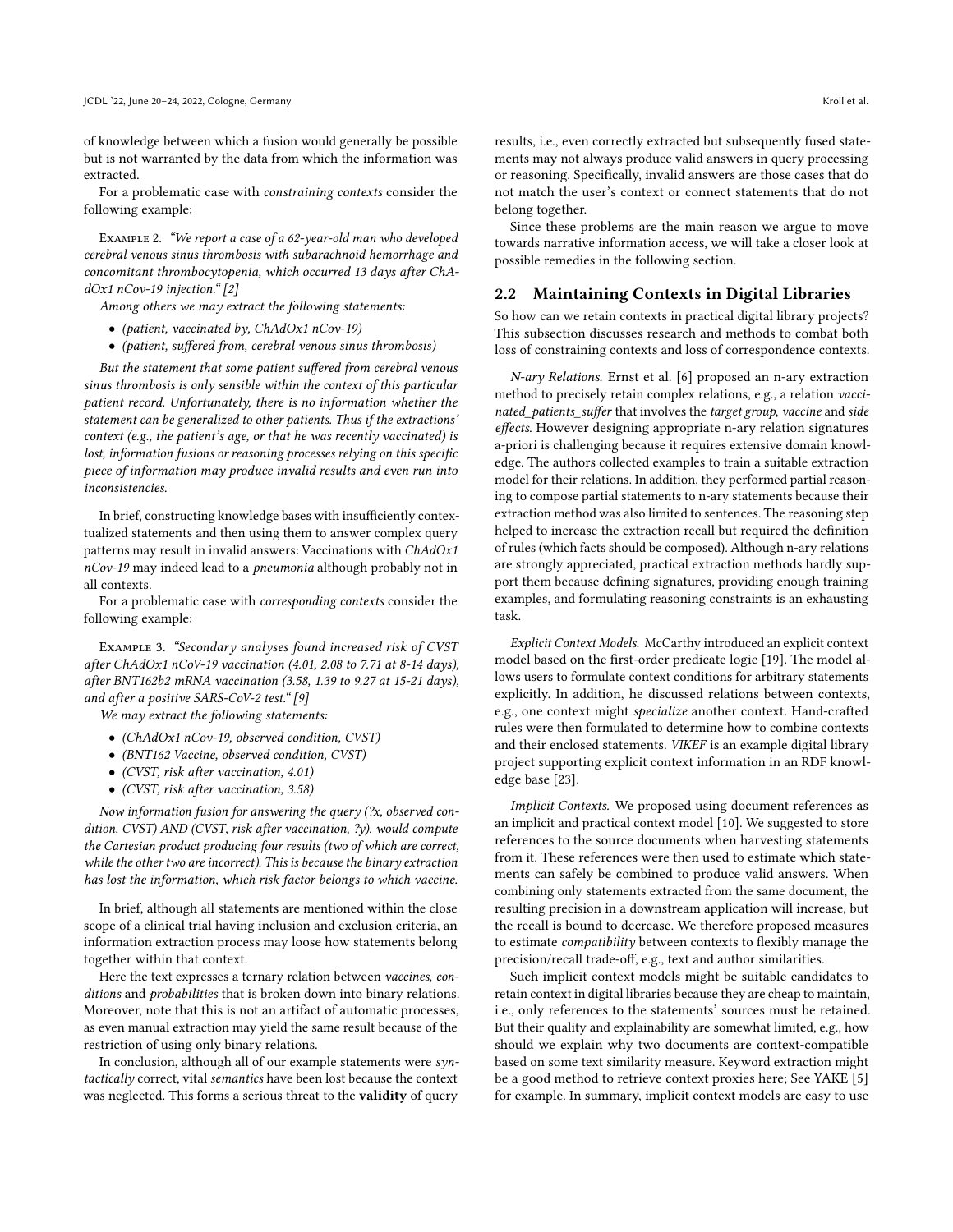and may yield good precision, but estimating context-compatibility remains challenging, and the overall quality achieved might still not be good enough for digital libraries.

Provenance. Provenance information is often understood to be any kind of information that may validate some statement's quality or origin [\[28\]](#page-7-18). Provenance might range from storing a reference to the statement's origin to storing information about the creation process, e.g., author, release date, point in time, and more. The Prov-O Ontology Description is a common standard for defining and storing general provenance information [\[17\]](#page-7-19). Prov-O supports complex provenance graphs to describe the origin of some statements. As an alternative, the Wikidata project supports qualifiers (property-value pairs) to retain provenance for its statements [\[26\]](#page-7-9), e.g., references, determination methods, time and location information.

Nevertheless, using qualifiers and provenance information in practical applications, especially in query processing, remains an exception. Returning to our example, how could we use a qualifier information about the 62-year-old man in query processing? Should we formulate hand-crafted rules on how different provenance information affects the actual query processing? How do we know when qualifiers describe the same or a compatible context? We understand Prov-O and provenance in general as possible implementations to store contexts. However they do not provide a ready-to-use solution to retain both by default. Domain experts and digital library curators must carefully define corresponding statements and describe how they are used for a practical application.

## 3 NARRATIVE QUERY PROCESSING IN PRACTICE – CASE STUDIES

We performed case studies to understand the benefits and limitations of narrative information access. In particular, we built on our publicly available narrative retrieval system called Narrative Query Graphs for Entity-Interaction Document Retrieval by [\[13\]](#page-7-4). We built a working document retrieval system that allows formulating information needs as graph patterns, i.e., entities and their corresponding interactions. We transformed biomedical document abstracts into a graph representation called document graph as knowledge bases. Then the retrieval system allows matching user queries against these document graphs and returns all matches. Since document graphs match queries only within single documents, contexts are to some degree considered in query processing because the context can quite safely be assumed to be consistent within each document abstract.

#### 3.1 Narrative Query Graphs for Covid 19

In cooperation with pharmaceutical domain experts, the Robert-Koch Institute in Germany and the ZB MED library, we enhanced the narrative retrieval system to answer Covid 19-related research questions:

(1) We included the LitCovid collection from PubMed (peerreviewed articles about Covid 19) and the latest Covid 19 related pre-prints supplied by ZB MED [\[14,](#page-7-20) [15\]](#page-7-21). These pre-prints can be accessed via their Preview service<sup>[4](#page-4-0)</sup>.

(2) We developed a vaccine entity vocabulary by utilizing Wikidata and the Medical Subject Headings (MeSH). In addition, we derived an entity for Long Covid 19 from MeSH.

The prototype of the enhanced narrative query system is pub-licly available<sup>[5](#page-4-1)</sup>. In the following we investigate whether typical research questions from the pharmacy domain can be translated into narrative query graphs and how helpful such searches are in practice. Please note that this case study does not yet contain a comprehensive evaluation. We are currently preparing a large-scale study with our partners.

Long Covid Related Questions. The development of the Covid 19 pandemics has shown that Long Covid is a severe threat to a patient's health. So what are common symptoms that are reported for Long Covid? We formulated the following query graph: (post-acute COVID-19 syndrome, associated, ?X(Disease)). ?X(Disease) means that we search with a variable named ?X that should be substituted by entities of the type Disease. Post-acute COVID-19 syndrome is an entity from the Medical Subject Headings (MeSH)<sup>[6](#page-4-2)</sup>. The system responded with a list of commonly known conditions such as Fatigue (44), Dyspnea (19), Anossmia (10), Cognitive Dysfunction (9) and Headache (7). The number in brackets refers to how many documents share the corresponding variable substitution. The system can show the origin of the extraction, i.e., the sentence in which the pattern was matched. However also substitutions such as Covid 19 (143) and Infections (61) were not helpful.

We adjusted the previous query to search for patient cases: (postacute COVID-19 syndrome, associated, Human) AND (Human, associated, ?X(Disease)) . Here Humans is an entity that stand for patients, men, women, etc. The current version of the system did not support searching for specific target groups. This query could be matched against abstracts such as: "[...] post-COVID-19 syndrome in patients with primary Sjogren's syndrome (pSS) affected by acute SARS-CoV-2 infection. [...] More than 40% of pSS patients reported the persistence of four symptoms or more, including anxiety/depression (59%), arthralgias (56%), sleep disorder (44%), fatigue (40%), anosmia (34%) and myalgias (32%)." [\[3\]](#page-7-22) Here the implicit context ensured that both statements must be matched against a single abstract. But the number of found results were decreased: Fatigue (15), Dyspnea (8), Cognitive Dysfunction (4) and Headache (3).

A quick look over both results revealed that publications were missed because they did not explicitly contain the entity post-acute COVID-19 syndrome. Instead, publications may describe Covid 19 infections and observations made six months later. Here entity linking did not detect the explicit entity.

Vaccinations. We formulated a query to list commonly used vaccines that are associated with Covid 19: (Covid 19, associated, ?X(Vaccine). Helpful substitutions were for example: BTN162 aka Pfizer (175), ChAdOx1 nCoV-19 aka Astra Zeneca (79), and 2019-nCoV Vaccine mRNA-1273 aka Moderna (76). In addition, miss leading substitutions like Vaccine (3472) and Covid-19 Vaccines (685) were found and not helpful because they were far too general. We enhanced the query by asking for common side effects of ChAdOx1 nCoV-19: (ChAdOx1 nCoV-19, associated, ?X(Disease). Substitutions such as

<span id="page-4-0"></span><sup>4</sup><https://preview.zbmed.de/>

<span id="page-4-1"></span> $5$ <http://www.pubpharm.de/services/prototypes/narratives/>

<span id="page-4-2"></span><sup>6</sup><https://meshb.nlm.nih.gov/record/ui?ui=C000711409>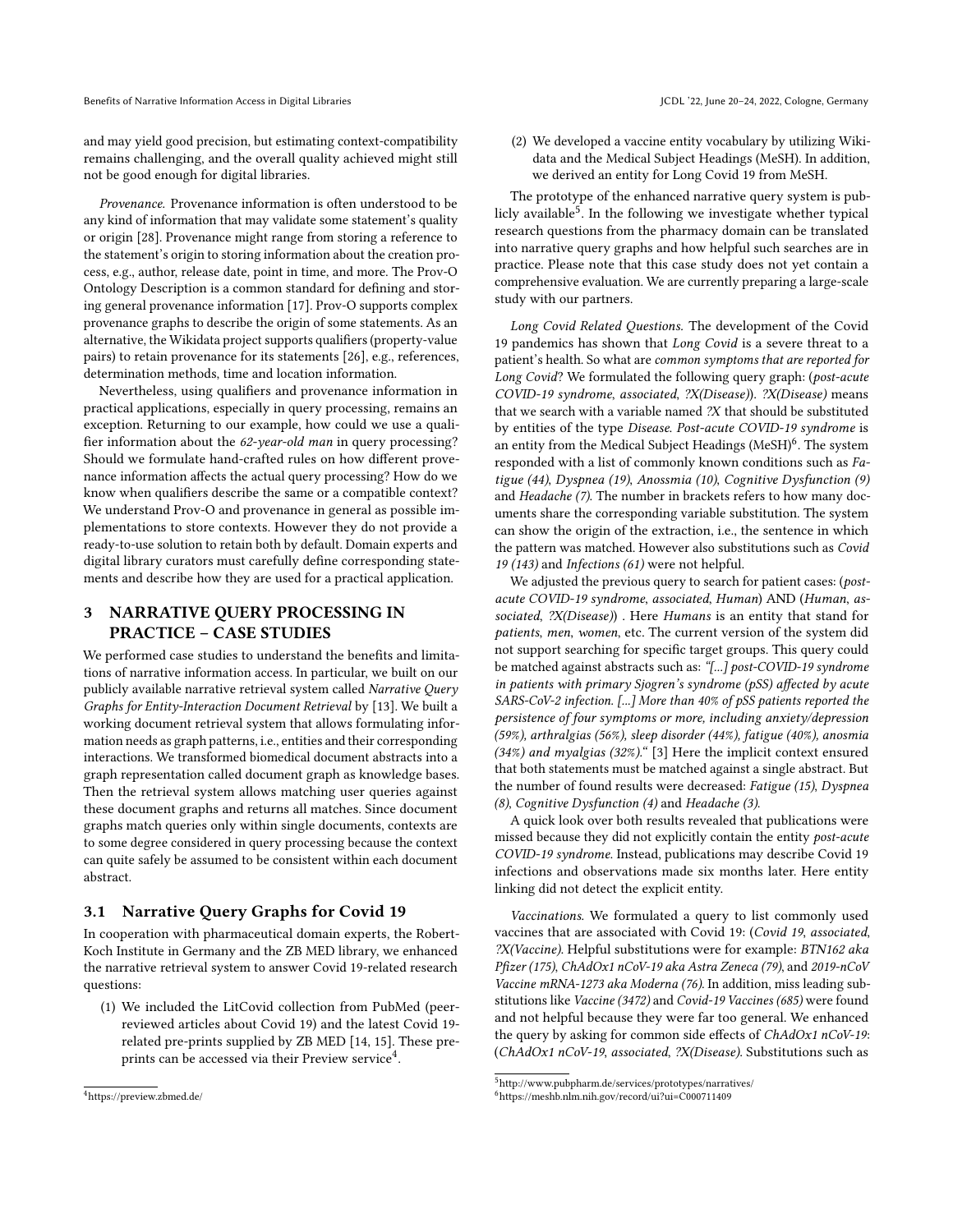Thrombosis (93), Thrombocytopenia (79), and CVST (18) were found. The system yielded also not helpful results like Covid-19 (79) and Infections (27) caused by wrong extractions. Again, we added the Human entity to precisely query for studies: (Human, associated, ?X(Disease)) AND (Chadox1 Ncov-19, associated, Human). Here we could quickly find a case study [\[25\]](#page-7-23) for CVST investigation.

Treatments. We were also interested in queries that consider treatments for Covid-19 symptoms. Therefore, we formulated the query: (?X(Drug), treats, Covid 19). Helpful substitutions were Hydroxychloroquiene (829) and Remdesivir (581). The system's provenance information (matched sentences) showed that the system found the statement in sentences like: "An example of which is remdesivir which has now been approved for use in COVID-19 patients by the US Food and Drug Administration." [\[4\]](#page-7-24) We rewrote the query by integrating the patient again, similar to the previous approaches. Here we retrieved matches such as "We identified 55 patients who were treated with remdesivir for COVID-19 and analyzed inflammatory markers and clinical outcomes." [\[22\]](#page-7-25)

Discussion. The case study showed that narrative information access indeed could support typical tasks like generating structured overviews of the latest literature or quickly finding precise hits: On the one hand, suitable substitutions for Long Covid 19 symptoms or Covid 19 drug treatments were indeed found, thus successfully structuring the latest literature. On the other hand, the expressive query format enabled the integration of patients in the query to ensure that the results had to connect the disease or drug to a concrete target group.

As a small caveat, note that all queries were matched only against implicit document contexts, ensuring the statements' context compatibility. In this way retaining the context for query processing came cheap: The origin of the statements needed to be stored and the query processing had to be restricted to document graphs. Of course, this (overly careful) restriction to document graphs also comes with severe limitations since combining knowledge from different sources is a common practice and vital necessity in scientific research. While the precision in our query tasks was very high and thus matches were accurate, the respective recall was admittedly marginal. More open yet effective measures for controlling context-compatibility than using documents graphs will be needed to build large-scale practical narrative retrieval systems (as previously discussed in section 2.2).

## 3.2 Narrative Query Graphs in Political Sciences

In cooperation with the specialized information service for political sciences  $[21]$ (Pollux)<sup>[7](#page-5-0)</sup> we were interested how the political sciences can benefit from narrative information access. We asked an expert (Ph.D. in political sciences) to study the biomedical narrative query graph retrieval system. He then formulated questions that would be of interest in political sciences. Due to the lack of available knowledge bases we could not realize a practical retrieval system here. Instead, we went through two of his questions and argue in the following how they could be answered and why narrative information access is vital. In addition we report on opportunities and potential obstacles in political sciences. In the following we picked two of his questions as showcases:

- (1) How do heads of government in Latin America and Scandinavia present the question what action is needed in relation to climate change?
- (2) How do Germany's major daily newspapers negotiate the course of the refugee crisis in 2015 and 2016?

So why do we need narrative information access to answer his questions? The main reason here is that both questions asked to combine several information: For the first question, we have to combine statements about climate change in the time period of corresponding presidents (temporal and location context). The temporal and location contexts and the source of information (the heads of government) are vital to determine statements' validity. For the second question, we have to generate a structured overview of statements and viewpoints (e.g., conservative, progressive, etc.) from daily newspapers about the refugee crisis in 2015 and 2016 (temporal context, framing, and wording). The selection of keywords (wording) may express different viewpoints. Again, context (e.g., the kind and target group of a newspaper) was vital to align the statements with a certain viewpoint.

Parts of both queries could be answered with today's knowledge bases already. Consider, for example, the usage of Wikidata: Concerning question (1), formulating a SPARQL query allowed us to retrieve a list of heads of governments in both geographical regions. And we could also combine the results with their temporal context:

• (?country, head\_of\_state, ?stmt) AND (?stmt, head\_of\_state, ?person) AND (?stmt, start\_time, ?time) AND (?country, part\_of, Latin America).

Note, the ?stmt notation is necessary to query Wikidata for qualifiers. This query yielded 66 results.

Concerning question (2), major newspaper could be easily identified by querying Wikidata: (?newspaper, instance of, daily newspaper) AND (?newspaper, country, Germany). Querying Wikidata resulted in 58 newspapers. Newspapers are often associated with a political ideology. And indeed, Wikidata stores information that the Frankfurter Allgemeine Zeitung (FAZ) has the political ideology liberal conservatism<sup>[8](#page-5-1)</sup>. In this way we could derive additional context information when analyzing statements from a newspaper. Note that this might be a good approximation but newspapers might also include articles that follow different ideologies.

The next part would include context-sensitive information retrieval based on the Wikidata results. To answer both questions, we had to rely on texts, e.g., from Pollux or specialized knowledge bases for claims such as ClaimsKG [\[24\]](#page-7-27). Here a comprehensive extraction is necessary to identify statements in texts.

But even if a knowledge base had been available, question (2) asked for different levels of granularity regarding the context of statements. In a simple scenario, it might be enough to extract statements from news articles and cluster them by their political ideology from Wikidata if available. However guest commentary or changes in the editorial board might include statements that stemmed from a different ideology. Therefore, we have to classify

<span id="page-5-0"></span><sup>7</sup><https://www.pollux-fid.de>

<span id="page-5-1"></span><sup>8</sup><https://www.wikidata.org/wiki/Q10184>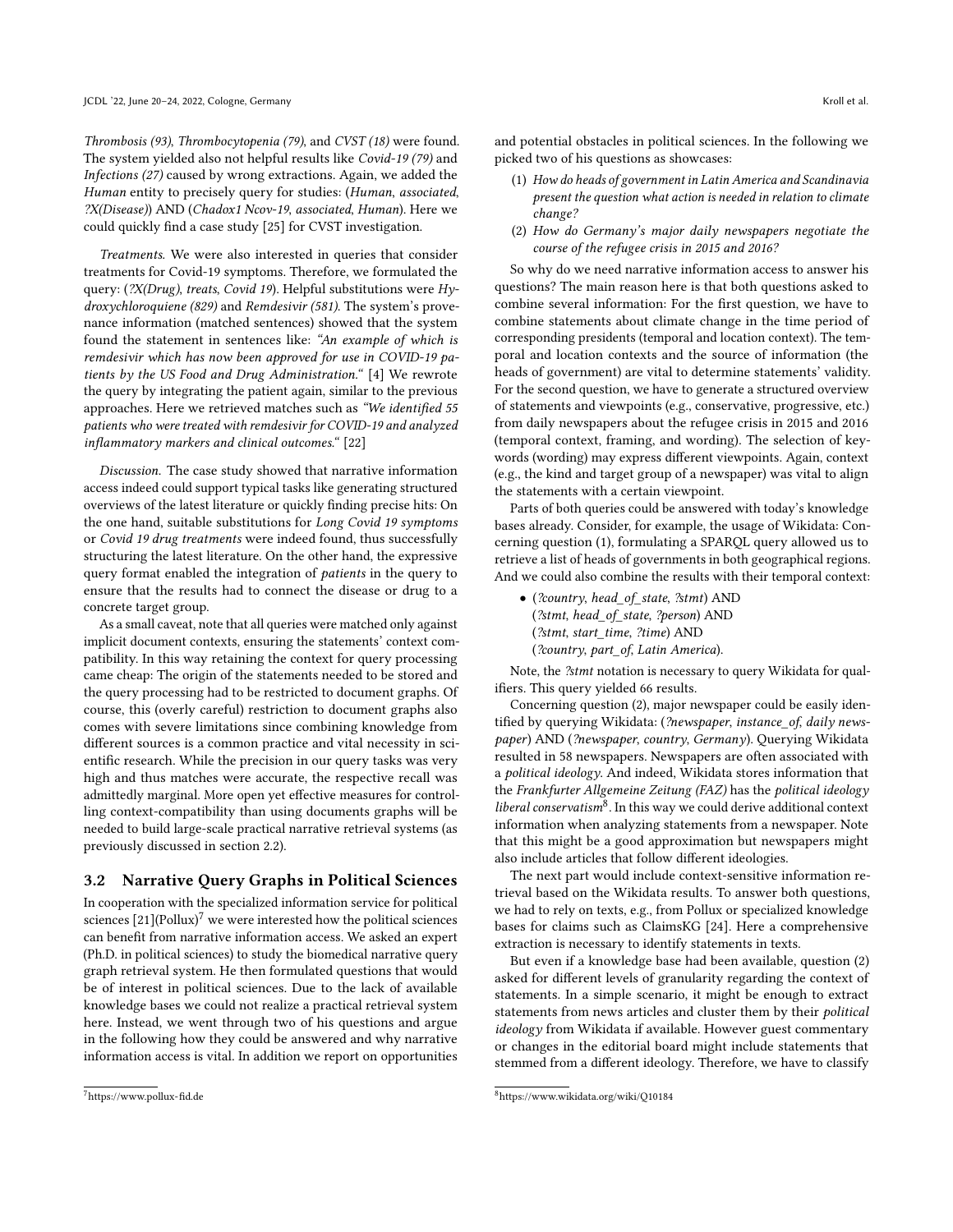the ideology based on an article's wording and framing, and may not solely rely on the general ideology of a newspaper.

Challenges. Political sciences have a broad range of essential concepts, e.g., viewpoints, schools of thought, and ambiguous terms. These concepts are hard to identify in a text, unlike biomedical entities. Here wording and framing of texts might determine the viewpoint, whereas a drug in medicine remains the same drug regardless of wording. Moreover, central terms like "Democracy" or "Society" are not unambiguously defined and can be interpreted differently, depending on a school of thought. Furthermore, even if we identify the concepts, extracting structured information remains challenging. Statements in this domain are more complex than just expressing a binary relation between a patient and a disease condition.

These issues have to be addressed to realize a convenient narrative information access. Although solving them remains challenging, the previous cases showed that political sciences could benefit from such access. Structuring publications into schools of thought or clustering viewpoints regarding a topic would be beneficial here. Moreover, without considering the context of information, such access could hardly be realized.

## 3.3 Investigating Common Knowledge Bases

After we performed both case studies, we also were interested in the generalizability of the benefits of narrative information access to other domains. We first had a look at publicly available knowledge bases for their application and possible issues.

- Interestingly, the following statement is included in Wikidata $^9\! :$  $^9\! :$  $^9\! :$
- (Barack Obama, born in, Kenya)

In Wikidata this statement is complemented by a qualifier that states mentioned in a conspiracy theory. A qualifier is a statement about some other statement, i.e., a property-value pair attached to a statement. But this incorrect statement that Barack Obama was born in Kenya can only be sensible when considering it in the context of some conspiracy theory. Wikidata marks this data in their user interface by an colour encoding: green for fact-checked and red for not fact-checked. However the decision whether something is fact-checked or not is often not easy, e.g., partially fact-checked statements. In addition, different school of thoughts may accept or reject a certain statement. And having a general decision here, whether something is *true* or not, remains open.

We found another interesting example in the real-world knowl-edge base DBpedia<sup>[10](#page-6-1)</sup>.

- (Barack Obama, was, Senator of Illinois)
- (Barack Obama, predecessor, Peter G. Fitzgerald)
- (Barack Obama, was, U.S. President)
- (Barack Obama, predecessor, George W. Bush)

Suppose a user asks the following query: Who was the predecessor of the U.S. President Barack Obama? In that case the results are George W. Bush (correct) and Peter G. Fitzgerald (wrong). Thus querying DBpedia with such queries can lead to wrong results. The example query could have been answered correctly if the connection between the statements had been retained.

Both examples show that the loss of context is also an issue in common knowledge bases. Information can quickly be broken down lossy and cannot be reassembled lossless afterward.

#### 4 DISCUSSION

Narrative information access ensures that the binding process must consider contexts when making a narrative plausible. Here bindings must be context-compatible which ensures that the bindings form valid answers. We do not claim that knowledge bases cannot do the job. But if they are built without considering context and statements are restricted to triples, then information is broken down in a lossy fashion and cannot be reassembled lossless afterward. Thus contexts definitely have to be considered when designing knowledge bases to supply narrative information access.

#### 4.1 Generalizability

Although we made our central use case in the biomedical domain, we argue that we can generalize our findings across domains. The Obama examples show how easily context can be lost in common knowledge bases. In addition, we reported on opportunities and challenges in political sciences. Here proposed use cases showed how beneficial narrative information access could be. Due to the lack of structured knowledge bases, we could hardly realize an access here. But context like temporal periods or a newspaper's viewpoint is essential to answer narrative queries correctly.

## 4.2 Benefits for Digital Libraries

The Covid 19 pandemics has shown how important it is to carefully handle scientific claims. Tearing such claims apart from the original lines of arguments has caused many miss leading debates (based on fake news) and movements across the world. Digital libraries should head for a more comprehensive knowledge curation by allowing narrative information access. Here the vital contexts are considered when answering queries. Our case study has shown how context-aware query systems can be applied to Covid 19 related questions. Although our study lacked a comprehensive evaluation, we demonstrate such benefits in practice: Narrative Information access allows to structure the latest literature or quickly find suitable information. Realizing and implementing suitable workflows may be cost-intensive, but digital libraries can benefit from them.

#### 4.3 Future Work

A new challenge that has to be addressed for narrative information access is the growing heterogeneity of data sources with digital libraries, such as textual sources, image collections, experimental data or structured knowledge bases. Research data sets are a good consideration to link narrative queries against [\[20\]](#page-7-28). Making these heterogeneous repositories accessible in a unified way and integrating their different kinds of information requires effective access paths that often have to be intelligently customized to the content types. For narrative information access this means that bindings on (sub-)graphs of narrative queries have to be computed against extractions (either precomputed or extracted on-the-fly) from different media. Investigating such extraction is thus essential for broader applicability of narrative retrieval systems.

<span id="page-6-0"></span><sup>9</sup><https://www.wikidata.org/wiki/Q76> 01.2022

<span id="page-6-1"></span><sup>10</sup>[https://dbpedia.org/page/Barack\\_Obama](https://dbpedia.org/page/Barack_Obama) 01.2022